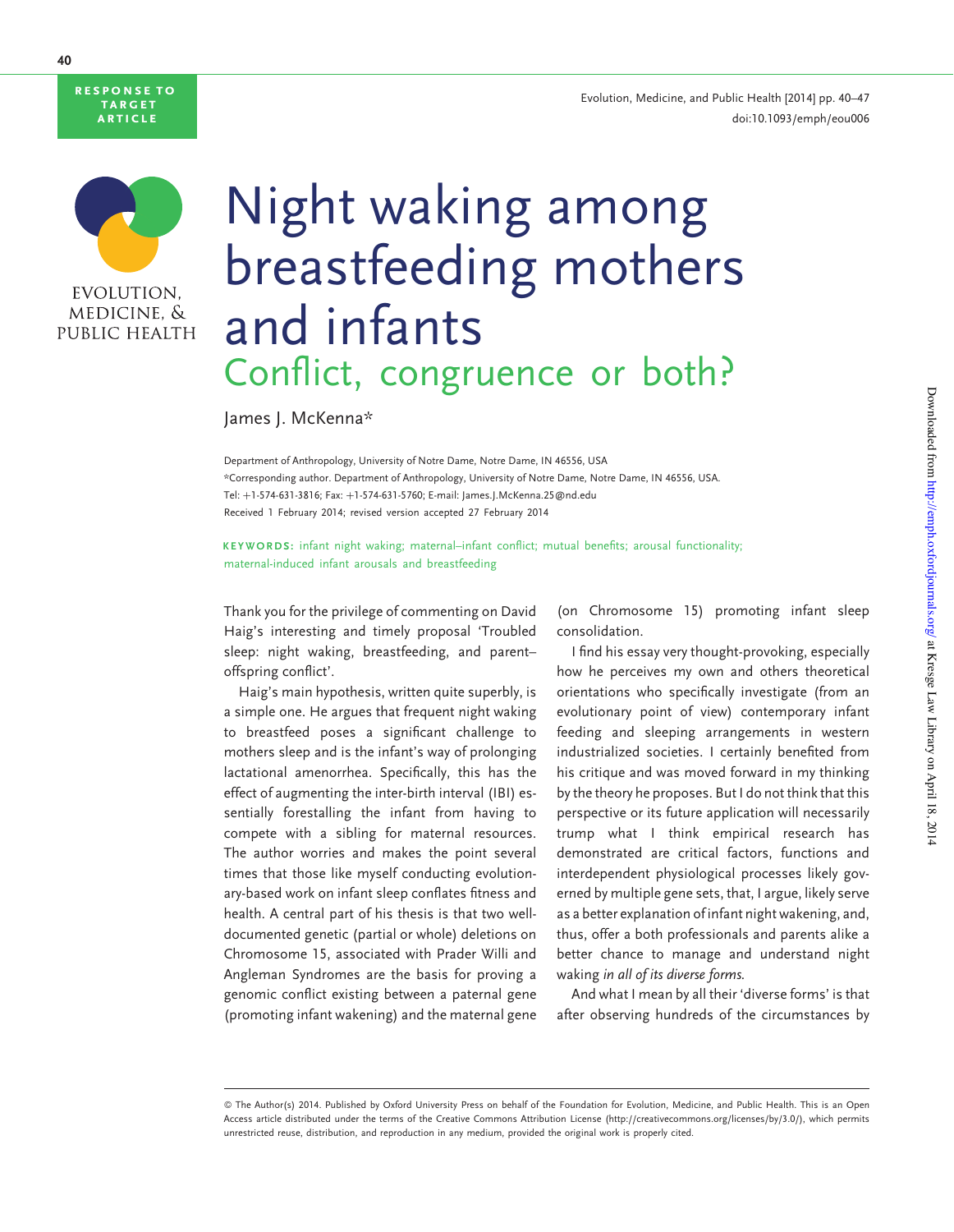which infants awaken (in real time and from infra red videos), I have come to appreciate that it is not always the infant who is responsible for them, nor is there only one or two functions (at least in a proximate sense) that can be associated with them, either. These include (but are not necessarily limited to) how infant thermoregulation is effected by mother's presence in turn effecting arousals and night waking, i.e. the warmer the environment the more infants awake. Moreover, infants and mothers are induced to awaken by an arousal exhibited by the other (within seconds) therein creating interconnected, mutually dependent, synchronous arousals [[1](#page-6-0), [2\]](#page-6-0).

Infant waking can be related to breathing patterns, too. For example, apneas are distributed differentially across sleep states which can induce night waking in those stages in which the infants have the most (stages 1–2 especially) when mothers and infants bedshare [[3](#page-6-0)]. In turn, these protective awakenings following an apnea often lead to a temporally related breastfeed. Heart rate and oxygenation (likewise) change by way maternally induced, intermittent, spontaneous nighttime events such as a maternal cough or abrupt movement, entwining the sensory modalities of both the mother and infant simultaneously.

I am dancing around the idea that night waking may have evolved to fulfill and accommodate perhaps what Myron Hofer [[4\]](#page-6-0) calls 'hidden regulatory effects', a cornerstone of much of my research, which can carry with them 'hidden' benefits. The beauty of observing infant wakings either in the home or in the laboratory using electrophysiological measuring techniques is that the behavior can be seen to be intimately linked to underlying EEGs, breathing patterns, changes in sleep architecture, body temperature and linked simultaneously to maternal physiological and behavioral events [[5](#page-6-0)].

Maybe what is really important for infant wellbeing (just to push the point a bit) and eventually leaving more descendants, to use the author's words, is how sensitive the infant is to arousing in the first place, or how conditioned they are to BE sensitive to what their mother is doing such as by responding in parallel to her, and in synchrony with mother's own arousals. By being sensitive, which leads to more waking infants spend more time in safer sleep, i.e. light sleep, Stages 1–2, and not in deeper, adult like sleep (Stages 3–4) which because of its higher arousal threshold is more difficult for an infant to get awake from, in order to terminate a lifethreatening apnea [[6](#page-6-0)]. The more the mother induces arousals in her infant, which she does all night the more the infant feeds. In fact 40% of infant arousals in our study were caused by the mother having aroused 2 s before the infant aroused, and a good number of these maternal-induced wakening led to a feeding that might not have occurred had mother not induced it. (Incidentally, 60% of maternal arousals are explained by the infant having aroused ±2 s before her). Such data quickly move any discussion of 'origins' either in the proximate or ultimate sense to the role that mothers play in this context [\[1,](#page-6-0) [2](#page-6-0)].

What I am speculating about is that perhaps mothers evolved to induce arousals (to have her baby feed) because lots of arousals for several reasons increase an infant's chance for survival, as well as help protect mothers from a variety of diseases not the least among them are breast and ovarian cancers. As regards infant fitness, we know that babies that die of Sudden Infant Death Syndrome (SIDS) likely had some kind of arousal deficiency (did not arouse sufficiently well enough) due to serotonergic brainstem abnormalities [[7](#page-6-0)] that could be mediated, we hypothesized, by practice vis-a-vis externally induced maternal arousals [\[1,](#page-6-0) [2](#page-6-0)].

Externally induced arousals, yet, again could function to improve awakening skills (practice makes perfect) which is hardly a benign talent since infantile cardio-pulmonary perturbations are corrected by the infant arousing from sleep that leads to oxygenation. Arousing is an infant's best defense [\[1,](#page-6-0) [2](#page-6-0), [6](#page-6-0)] against a range of potential physiological challenges.

And, also as we have shown that it is not just the fact that infants wake to feed, they wake for nonnutritive purposes, too, to be cuddled and to be touched, though attributing what purpose it serves is difficult. In other words, infants are not always waking for food but, to be (quite possibly) reassured emotionally and when they awaken and subsequently mothers touch, hug, inspect or whisper to them we witness on our monitoring screens a suite of physiological changes including increased heart rate [\[8](#page-6-0)] and higher oxygen levels measured by oximetry, all of which is remarkable to observe [[9](#page-6-0), [10](#page-6-0)].

Mother's odors and milk olfactory cues likewise seem to keep infants 'ready to arouse' and to wake, too, though we cannot measure this, but we have noted and quantified body orientation and in what direction the infant is facing while asleep which is toward the mother for almost 100% of the night!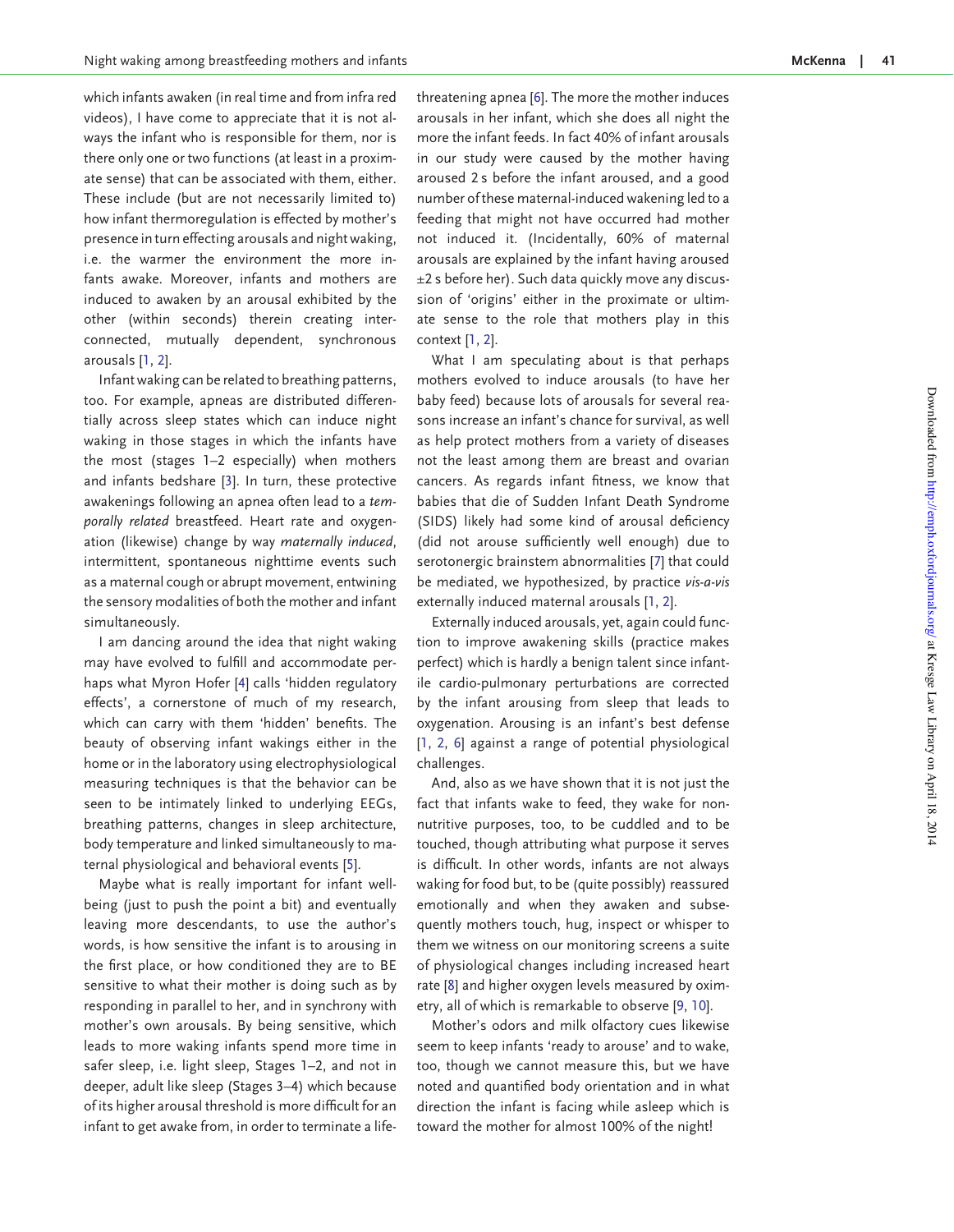It is perhaps also important to note in appreciating the point that infant night wakenings are a heterogeneous phenomenon that even among exclusively breastfeeding mothers the number of times infant awake to feed varies enormously from infant to infant. Some babies wake a couple of times a night while others 13–15 times though mothers generally only recall in the morning 40–50% of them, if bedsharing [[11](#page-6-0)].

Night wakening also greatly depends on EXACTLY how close the mother actually is to the infant. We were surprised that with the infant sleeping just 10 or so feet away the number of breastfeeds (compared with when they were bedsharing) could drop as much as 50–70% [[11](#page-6-0)]. And Ball has shown likewise that in-bed, side car (infant sleeping in a bassinet attached to bed) and the infant sleeping in a standalone crib some 5 or 6 feet away from mother showed a remarkable almost exponential diminution of breastfeeding frequency based on degrees of proximity [\[12\]](#page-6-0).

Likewise, night waking is often determined and/or regulated by daytime breastfeeding frequencies, too. For example, for various reasons, some infants are heavy night feeders, while some can be daytime heavy feeders, some are neither but the feeds are more evenly distributed 24/7, which is and probably always has been determined in part by maternal activity and agency, including work schedules and also by way of changing growth, metabolic and developmental caloric requirements, and likely by the infants own personality characteristics. So the point here is that growth or metabolic requirements of different babies, and their mothers willingness and abilities to meet those needs must be seen over a 24-h basis if we are to understand in detail how or if breastfeeding promotes a longer inter-birth interval.

I guess Professor Haig might say that those of us doing this work surely focus and address more proximate mechanisms but insofar as some or many of these awakenings potentially influence the infants health, survival and, thus, leaving descendants (here is this sticky issue again). It seems difficult sometimes to keep them clearly separated and I am not entirely sure I know what to conclude here.

But (and I return to this issue) not all night waking is the same. The question is how do we sort out the contributions these mutually asserting factors make, to disentangle function or outcome within what amounts to be a taxonomy of 'TYPES' of waking, and does this diversity challenge the conflict model as proposed and if so how.

I was a little less clear about how to respond to his point about casomorphins, which are equally present in bovine milk having the same soporiphic effect but with one caveat: the cows milk source increases the risk of stimulating abnormal inflammatory responses in the human infant gut with the soporiphic constituent being tryptophan. As regards gut motility in general distinctions should be made between gastric emptying and intestinal transit time. Gastric emptying is primarily a function of the fat content of the milk (approximately equal in bovine, human and formula) while casein which is in excess in cows milk and forms a curd that delays gastric emptying, as Haig implies. But it might be helpful also to recall that intestinal motility is primarily a function of the amount of lactose which is higher in content in human breastmilk which explains why compared with Bovine milk breastfeeding infants have shorter transit time.

Obviously the theoretical speculations and conjectures the author makes here would be strengthened if it could be demonstrated that what he describes (or what is possible) by way of these paternal and maternal genes actually can be shown and or quantified. I think there is a major leap of faith one has to take here. That is, can it be empirically demonstrated that among these children effected by these terribly debilitating syndromes that the paternal gene really does promote waking, and that the maternal gene really does promote sleep consolidation? I ask this seriously because after reading several review articles of these syndromes it seems that there is enormous variation in how each of these syndromes express themselves, individual to individual, as their exists a particularly wide range of deficiencies in which the form and degree and severity across effected children find expression in enormously different ways. Is there any data available on these children that really look to see if this patterns hold? It is also problematic perhaps, to infer normative function of genes from pathology?

Moreover, I note that the author dismisses (if I interpret his point correctly) any substantial role that culture might play in thinking about or determining trade-offs including access to calories or degrees of conflict and costs in the larger sense, but I cannot altogether ignore how human beings embody beliefs and expectations (environmental conditions, obviously) intrinsic to or dependent on, our respective cultural values and ideologies—how, in this case, we interpret and assess, our infants sleep behavior as it can and does influence how we experience it, in a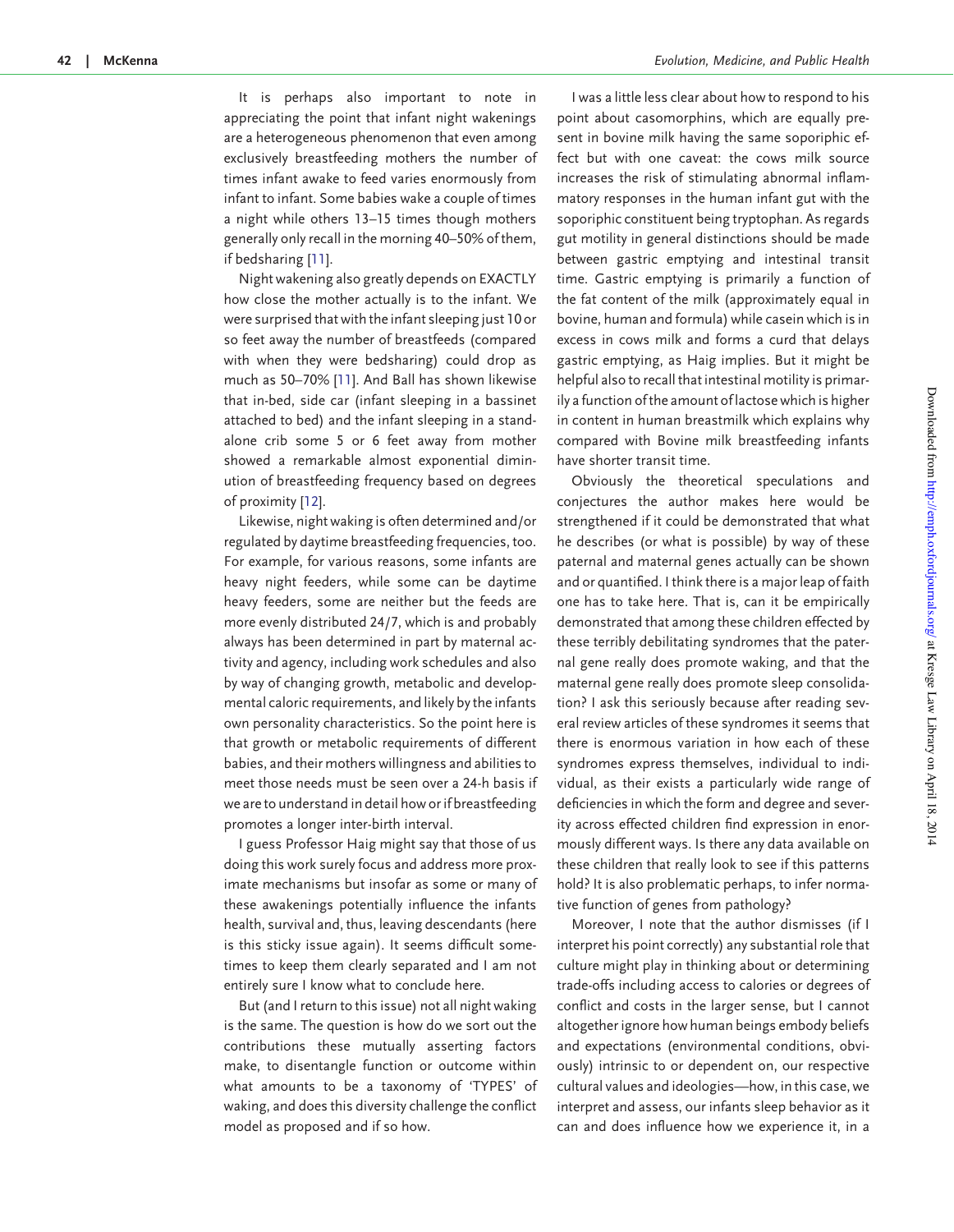physical way. The cultural context within which infant sleep develops, I think, should, as well as changing material conditions, be reckoned in as regards ultimate costs and effects of night waking, at least as perceived by mothers given that perception is not benign.

I am thinking here (as indirect evidence) of Jordan's [[13](#page-6-0)] analysis of birth in four different cultures where pain levels and the overall duration of labor and the birth experience altogether of women are all influenced by what giving birth meant and what women came to think about it and what they expected their experience to be like, based on what the cultural 'take' on birth was. For example, in the USA birth is seen as a painful and dangerous medical emergency while in the Netherlands, to pick one example, it is just a 'normal part of life'.

Compared with the rest of the world, our parents do carry a huge amount of baggage about how terrible it will be dealing with an infant's sleep. Indeed, we are taught to expect an adversarial relationship with our babies (as regards sleep) even before we meet them [\[14](#page-6-0)]. Due to placing infants at odds with their emotions, i.e. socially isolating them for sleep, and/or minimizing contact which is exactly what infants seek and need it is no surprise that western parents (surely the most well read and informed) nonetheless remain the most obsessed, judgmental, disappointed, exhausted and the least satisfied parents on the planet! I attribute much of this to the fact that in the western traditional infant sleep models and recommendations and conceptual expectations have always heretofore been determined by social ideologies, social 'wish lists', having little to do with who babies are biologically, preferring instead to define infant needs in terms of who we want them to become and notions as to how, for example, to make them 'independent' at young ages [[14](#page-6-0)] and, thus, we create the very sleep environments and unrealistic parental expectations that create and perpetuate the very sleep 'problems' sleep 'experts' are asked to solve [\[15](#page-6-0)]. Indeed, I would have guessed Professor Haig might have appreciated the critique my colleagues and I have made against the current models of infant sleep because, and afterall, it really is not nice nor maybe even possible to fool mother nature, which is the same kind of theoretical orientation he adopts in his own work.

Surely, the authors cultural experience and developmental milieu and participation bring great salience to the notion of parent–infant sleep struggles because of the culture in which he lives, struggles that are as far as the ethnographic data reveal not experienced by the majority human beings for which questions about infant sleep are for the most part never asked, questions like what is normal, where should an infant sleep, in what position (back, belly or side) should they sleep, how should they feed, or are you a 'good' parent, do you have a 'good' baby that 'sleeps through the night' or, how long should you breastfeed and so on.

What I am saying is I cannot agree that cultural and developmental processes unique to the industrialized west are not biasing all of us toward thinking of infant sleep as being inherently more difficult than it evolved to be, partially explaining why a notion of 'troubles' would find itself very prominently, first and foremost, in the title of Haig's paper, as opposed to what might be found on a paper dealing with infant night waking in China, Japan, Vietnam, India or the Philippines to name but a few diverse cultures where very different assumptions, attitudes, expectations and, hence, parental experiences about infant sleep can be found [\[15\]](#page-6-0).

It is obvious that I find myself mostly uncomfortable with the conceptual/theoretical notion that night waking depends on a single gene hypothesized to be the basis of human infant night waking—and it is assumed to be an evolved trait rather than as a complex of evolving transacting traits. My research leads me to say this is all too simple, as I see night waking as a system of traits which cannot altogether be seen devoid of potentially important cultural influences and context, too. And while I surely think it is possible for increased or exuberant sucking and increased contact with mothers nipple day AND night can prolong the IBI I do not think that night waking can be used to explain it sufficiently well enough, if at all, when seen alongside the more immediate multiple, transactional purposes and causes that these diverse types of night wakening serve or reflect.

Theoretically, I guess I hark back to George Gaylord Simpson's, The Meaning of Evolution (now here is an oldie), who warned us not altogether to confuse a potential functional explanation for an understanding of its origin insofar as what behaviors might do cannot necessarily provide the explanation of how and why they emerged, or what they actually do, at least originally. And this difference of opinion here might well reflect differences that emerge when primary empirical observations and contemporary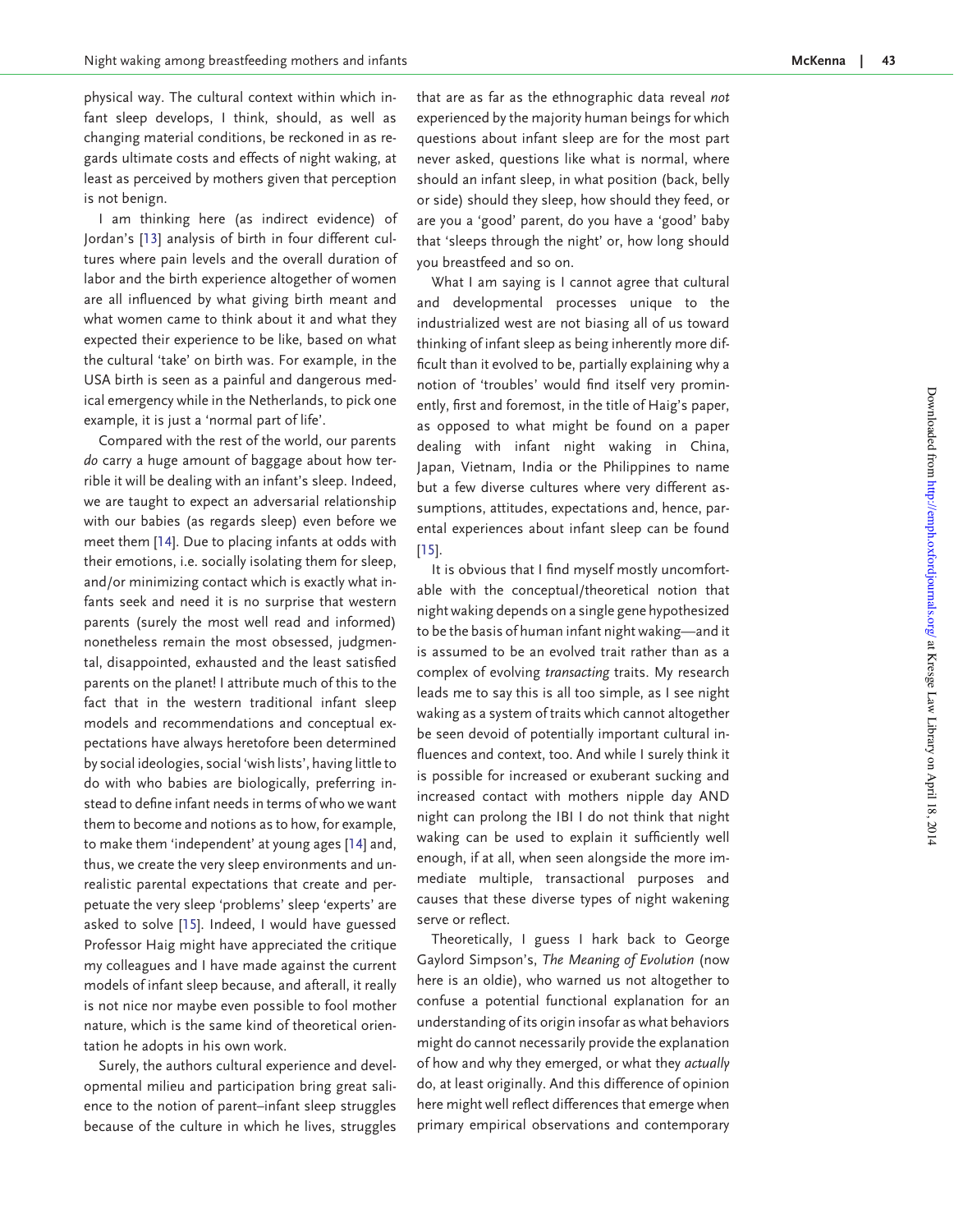(diverse) physiological data are used in lieu of theoretical, inferential methods of analysis.

I realize this view of mine may also reflect perhaps my emphasis or adherence to of a more integrative anthropology that looks to the confluence of different lines of research reflecting some larger theoretical fissures or paradigmatic differences in 'world views' between Professor Haig and myself. Regardless, I do not or would not discount the potential validity of the author's view based on how I prefer to understand how evolution works altogether.

Professor Haig is right in noting the problem with my 1993 statement in an article published in Sleep [\[16\]](#page-6-0). 'Infant needs, and parental responses to those needs, constitute a dynamic, co-evolving interdependent system shaped and designed by natural selection to maximize the chances of infant survival and, hence, parental reproductive success'. I stand corrected. I agree with him that evolution will not always or generally 'maximize' infant survival (since as he points out and I agree that there are significant trade-offs) and, furthermore, maximizing each infant's survival does not necessarily translate to maximized parental lifetime reproductive success. I appreciate having to think about why my statement is untrue. At very least we should have used the word 'promote' instead of 'maximize', no doubt.

Still, in reflecting on what the author finds problematic with my theoretical orientation as I study infant sleep I am reminded of an old TV commercial from the 60s. It involved an argument between two young women as to whether a mint was a breath or a candy mint. It went something like this: one young women during the commercial says to another 'Certs is a "candy mint",' while the other counters with: 'No, Certs is breath mint'. And then suddenly a man's authoritative voice chimes in with the words flashing on the screen in BIG letters as he bellows 'STOP, you 're both right!'

What I am saying is I am not sure my critique or perspective negates Haig's perspective so much as complicates it? I am not sure that we are not both right to degrees and that these approaches are mutually exclusive. Indeed, as long as a behavior initially does not reduce fitness, it can certainly prove beneficial, of course, rather opportunistically (another of Simpson's themes) ultimately enhancing the behaviors original functional contribution, perhaps even replacing it. Surely it would seem that if an infant can increase the time it has to secure its own needs

before another infant comes along, then surely there is added value or benefit here.

I also think that by using quotes (several of mine) that had a larger context to them over simplifies my intentions and creates a kind of straw man argument. The author implies that evolutionary pediatrics, a phrase I try not to use, is committed to some over-arching allegiance to, or belief in, an idealized Pleistocene, some Bowlby-like fantasy EEA to which the author makes comedic reference. Quotes are used to suggest that Professor Helen Ball and myself believe that all we twenty-first century people have to do is to return to the Pleistocene way of life, to go back to a 'natural' way to care for our babies and all will be well with the world. I do not think this way at all, although admittedly I did appreciate his clever metaphoric writing about it, i.e. in using the Garden of Eden and the 'mean—old—serpent' to represent the inherent mother–infant conflict, he sees lurking there, a serpent he suggests Professor Helen Ball and I are blind to. While this characterization does not reflect how, why and what justification I use theoretically I think I need to be more careful and improve my own rhetorical strategy. So assume some responsibility for Professor's Haig's impression here.

Perhaps the author will be interested to hear that both Professor Helen Ball and myself have recently written independently critiques of the traditional notion of the EEA and what can and cannot be useful from Bowlby's work [\[17,](#page-6-0) [18](#page-6-0)].

Also, both of us incorporate the concept of tradeoffs and life-history theory as a way to interpret what we often see in our mother–infant studies. Indeed, I was a co-pi in a 5-year NIH backed project at the University of Notre Dame Mother Baby Behavioral Sleep Laboratory that examined the ways in which young, first time, 'at risk 'moms prioritize risks and exhibit trade-offs as regards their nighttime infant care practices, given their divergent resources and circumstances. Both of us are very much aware of and have documented how and when mother–infant conflict finds expression [\[19,](#page-6-0) [20,](#page-6-0) [21](#page-7-0)].

More importantly, he delivers a subtle but important warning with which I agree, wholeheartedly and work hard to promote, and that is to avoid simplistic sweeping public health recommendations emerging from our work or any work. I may be mistaken but he seems to imply that this is what has occurred. Yet, although I do support and argue in my articles and publicly for informed parental choices, and that at very least, and if possible mothers should consider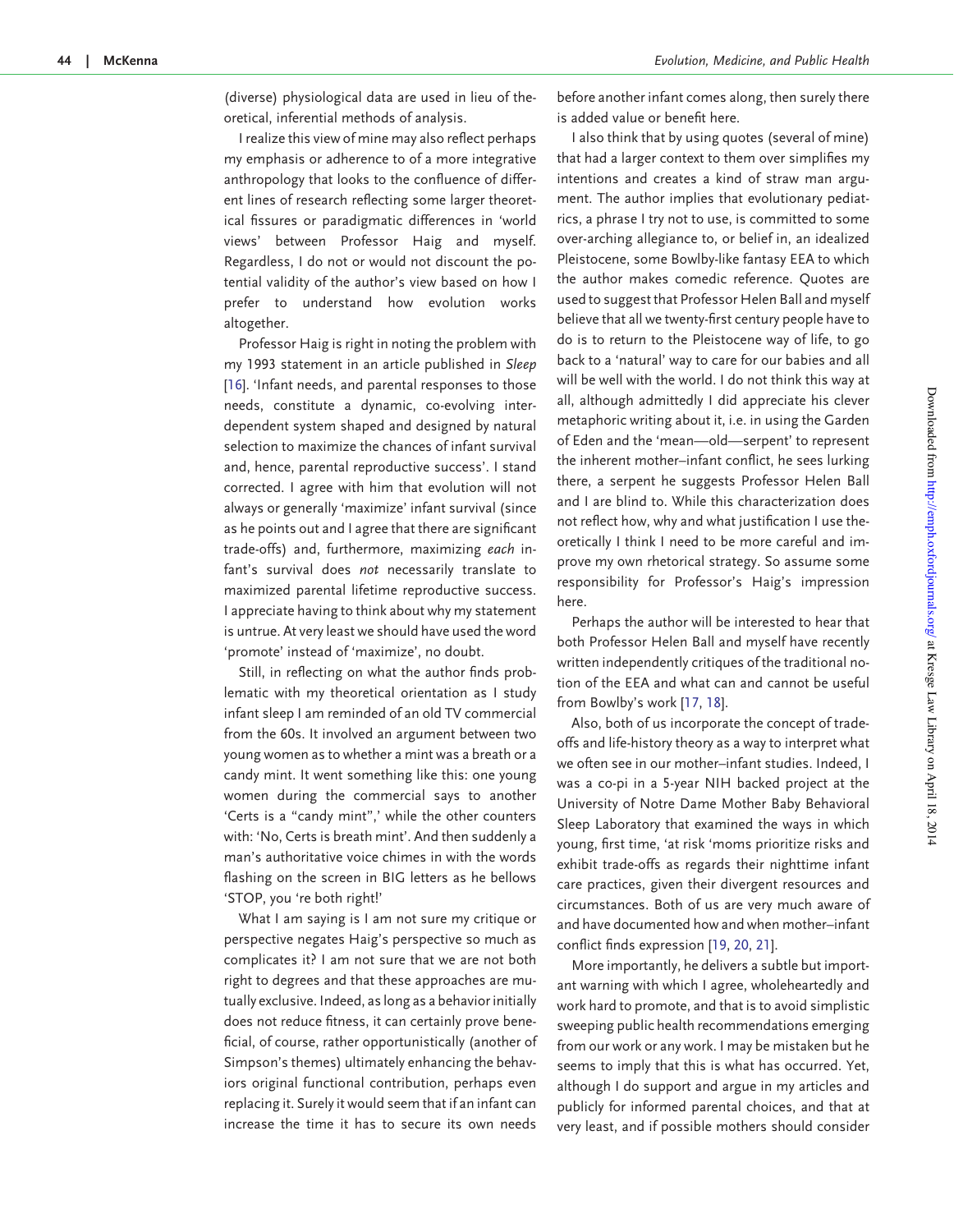exclusively breastfeeding and never leave an infant to sleep outside parental supervision (in separate rooms). I avoid generic recommendations as to what any particular family should do. This is not the same as recommending that all babies should bedshare (or never bedshare) as bedsharing safety is determined specifically by how it is practiced and by whom and what adverse factors could be associated with it and how much knowledge families have access to concerning risks and benefits. Since I do not know the circumstances by which parents live such specific recommendations are inappropriate if not dangerous.

The difficulties of translations (from research to public health recommendations) of what we learn are quite obvious and have been addressed in multiple papers of mine [\[22–25\]](#page-7-0). In fact I am one of the major critics of the tendency by medical authorities to reduce complex issues such as bedsharing and infant care practices to simple one-size-must-fit-all, sweeping generalizations. This has placed infants in harms way in the past and it will continue to be the case, if history means anything at all.

Haig comes down very harshly on those of us who have specifically challenged (and continue to) the tenacious, over-reaching claims and recommendations made by the pediatric sleep research community as regards what constitutes healthy, normal and safe-optimal infant sleep (for all infants). And perhaps he is right in implying that it is our fault that we have not made it more clear that anthropologists studying infant sleep remain quite aware of how many western infant lives have been saved by current medical research and practice, at least by research emerging within other pediatric domains. But that said, recall that even after scores of refereed papers and new research showing its deficiencies and serious limitations published in the top pediatric and sleep research journals, studying the bottle-fed, solitary sleeping infant in a sleep laboratory remains the gold standard method used to derive species-wide data on what is still assumed by pediatric sleep researchers to constitutes 'normal' human infant sleep behavior and physiology, despite the fact that 77% of American mothers now breastfeed their infants which alone invalidates the utility of developmental models of infant sleep derived exclusively from the solitary sleeping, bottle fed infants. And I cannot forget (and what has driven my own career, to add a personal note) is knowledge that it was the cultural dismantling of the three, biologically interdependent components of species-wide, 'normal' human infant

sleep that ultimately led to the tragic deaths possibly of as many as 400 000 western infants. To be specific, driven by cultural ideologies (beliefs in nighttime privacy for parents, the importance of infant sleep consolidation as early in life as possible and autonomy and separation for healthy infant development) western societies shifted from social (forms of co-sleeping) to solitary separate sleep, from breastmilk and breastfeeding to formula or cows' milk, bottle-feeding and from the safe backsleeping position (required naturally if breastfeeding) to stomach-prone sleep to promote deeper sleep (uninterrupted sleep) and each one of these changes proved to be independent risk factors for SIDS and or SUDI!

But, just to clarify, what I do argue is that the confluence of evolutionary, cross-cultural and cross species data serve as a powerful beginning point to ask important questions never asked as regards infant sleep and sleeping arrangements in western industrialized cultures. But evolutionary-based research ideas and findings cannot be the end point in looking for ways to use what is learned. I think if anything anthropologists are more aware of how complex and tricky making sweeping recommendations can be when intended for a broad spectrum of people [\[22\]](#page-7-0). What we do argue is that parents should be empowered to make informed decisions for themselves and not to have medical authorities filtering what they think parents need to know, denying them, for example, knowledge that can minimize risks should they choose, for example, to sleep in bed with their infants, which is a choice only theirs to make. I wish that the very insular, seven person committee of the American Academy of Pediatrics who limited what evidence they used to label any and all mother–infant bedsharing as 'hazardous' could become more sensitive to this critical issue, and come to appreciate the many legitimate reasons why mothers and fathers choose to bedshare [\[26\]](#page-7-0). I have always agreed with H.L. Mencken who wrote 'For every complex problem, there is one, simple, wrong solution.'

One final point perhaps a bit more tangential (and I apologize for making this so long), breastfeeding benefits have proved to be dose-specific, as I mentioned earlier, the more babies feed the stronger the protection from all kinds of health challenges. In order to feed obviously they must awaken. Consider that even in a highly sanitized county such as our own, the USA, where infectious load is relatively low the importance of breastfeeding to infant survival, as it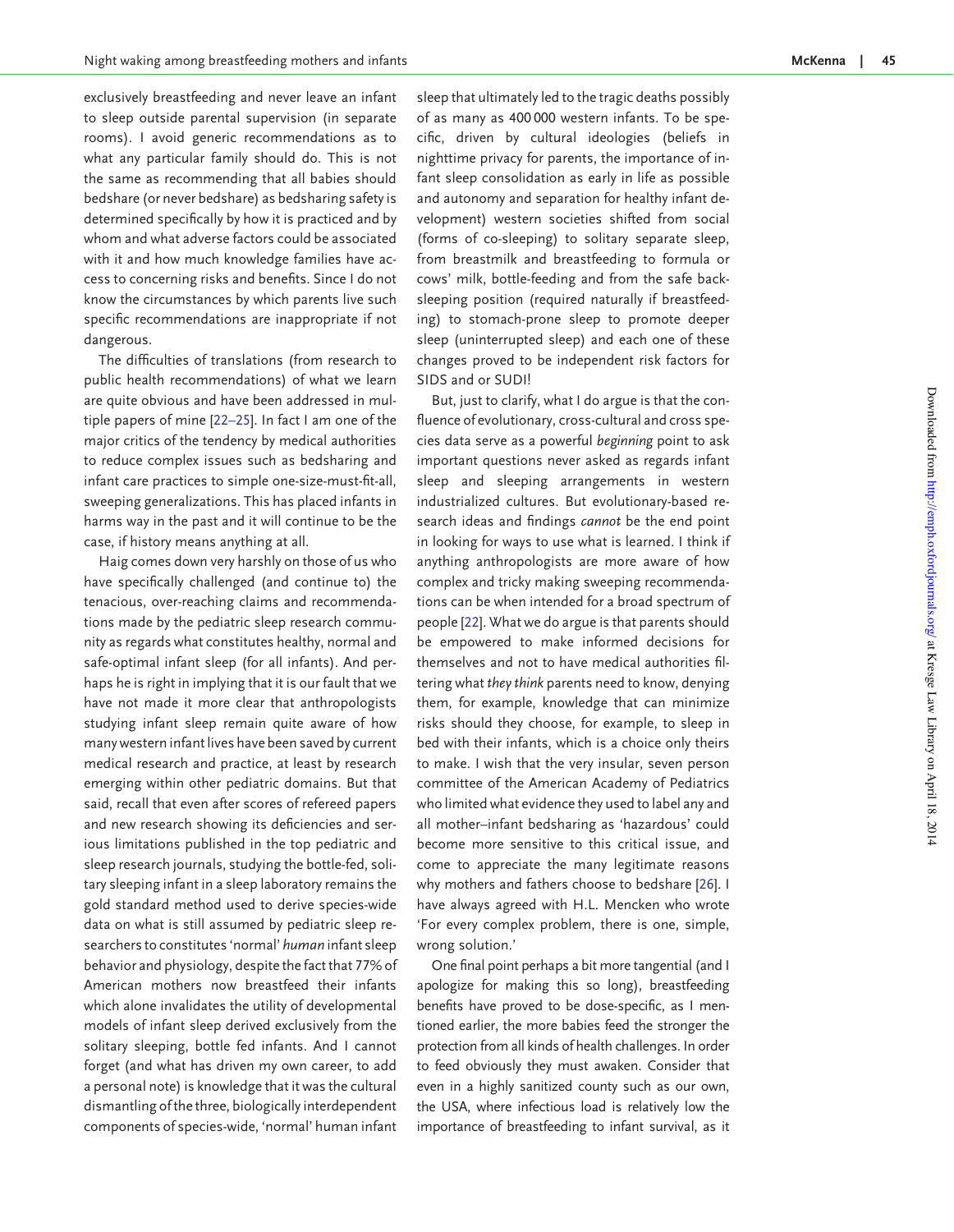<span id="page-6-0"></span>turns out, is very significant and until recently here in the USA its survival value was underestimated. It was not until Chen and Rogan established through their epidemiological study that between approximately 720 western infants die each year specifically because they were not breastfed [[27\]](#page-7-0).

Realizing that genetic disorders are weak evidence for the adaptive function of the imprinted DNA, especially since those disorders are massive, and give little insight into the normal function of those stretches of DNA, and figuring out a significant place in his hypothesis for all of these very real other benefits protections for both the mother and infant associated with infant wakening (to breastfeed) constitute the main challenges to Professor Haig's viewpoint.

## funding

National Institutes of Child health and Human Development (NICHD) R0! Grant Number 27482 and by a Shannon Award made by the National Instiutes of Health.

Conflict of interest: None declared.

## **REFERENCES**

- 1. Mosko S, Richard C, McKenna J. Infant arousals in the bedsharing environment: implications for infant sleep development and SIDS. Pediatrics 1997;100:841–49.
- 2. Mosko S, Richard C, McKenna J. Maternal sleep and arousals during bedsharing with infants. Sleep 1997;201: 142–50.
- 3. Richard C, Mosko SS, McKenna JJ. Apnea and periodic breathing in bedsharing and solitary sleeping infants. J Appl Physiol 1998;84:1374–80.
- 4. Hofer M. Parental contributions to the development of offspring. In: Gubernick D, Klopfer P (eds). Parental Care in Mammals. New York: Academic Press, 1981, 77–115.
- 5. McKenna JJ. Co-sleeping mothers and infants influence each other's sleep physiology: overview and implications for SIDS. J Dev Physiol 1994;20:251–6.
- 6. Mosko S, Richard C, McKenna J et al. Infant sleep architecture during bedsharing and possible implications for SIDS. 1994;19:677–84.
- 7. Kinney HC, Myers MM, Belliveau RA et al. Subtle autonomic and respiratory dysfunction in sudden infant death syndrome associated with serotonergic brainstem abnormalities: a case report. J Neuropathol Exp Neurol 2005;64:689–94.
- 8. Mosko SS, Richard C. Mother–infant bedsharing is associated with an increase in heart rate. Sleep 2004;27: 507–11.
- 9. McKenna II, Mosko SS, Richard C et al. Experimental studies of infant parent co-sleeping: mutual physiological and behavioral influences and their relevance to SIDS (sudden infant death syndrome). Early Hum Dev 1994; 38:182–201.
- 10. McKenna J, Mosko S. Sleep and arousal, synchrony and independence among mothers and infants sleeping apart and together (same bed): an experiment in evolutionary medicine. Acta Pediatr Int J Pediatr Suppl 1994;390: 94–102.
- 11. McKenna J, Mosko S, Richard C. Bedsharing promotes breastfeeding. Pediatrics 1997;100:214–9.
- 12. Ball HL, Ward-Platt MP, Heslop E et al. Randomised trial of mother–infant sleep proximity on the post-natal ward: implications for breastfeeding initiation and infant safety. Arch Dis Child 2006;91:1005–10.
- 13. Jordan B. Birth in Four Cultures: A Cross-Cultural Investigation of Childbirth in Yucatan, Holland, Sweden and the United States. New York: Eden Press, 1978.
- 14. Schaefer C, DiGeronimo TF. Winning Bedtime Battles: How to Help Your Child Develop Good Sleep Habits. New York: Citadel Press, 1992.
- 15. McKenna JJ, Gettler LT. Cultural influences on infant sleep biology and the science that studies it: toward a more inclusive paradigm, part II. In: Loughlin G, Carroll J, Marcus C (eds). Sleep and Breathing in Children: A Developmental Approach, Vol. 2. New York: Marcel Dekker, 2008, 183–221.
- 16. McKenna JJ, Thoman E, Anders T et al. Infant-parent cosleeping in evolutionary perspective: imperatives for understanding infant sleep development and SIDS. Sleep 1993;16:263–82.
- 17. Ball H, Russell C. An evolutionary perspective on breastfeeding and sleep. In: Narvaez D, Panksepp J, Schore A et al. (eds). Evolution, Early Experience and Human Development: From Research to Practice and Policy. New York: Oxford University Press, 2012, 86.
- 18. McKenna JJ, Gettler LT. It's dangerous to be an infant: ongoing relevance of John Bowlby's environment of evolutionary adaptedness (the EEA) in promoting healthier births, safer maternal-infant sleep, and breastfeeding in a contemporary western industrial context. In: Narvaez D, Panksepp J, Schore A et al. (eds). Evolution, Early Experience and Human Development: From Research to Practice and Policy. New York: Oxford University Press, 2012, 439–52.
- 19. McKenna JJ, Volpe L, Wetherall W. Longitudinal study of beliefs, sleeping arrangements, feeding practices and attachment of at risk teen moms compared with high and low risk older control moms: implications for SIDS. Pediatr Infant Health J Can Paediatr Soc 2006;11(Suppl. A): 39A–41A.
- 20. McKenna J. Assessing trade-offs between potential benefits and risks of increased nighttime contact between mothers and infants. Pediatr Infant Health J Can Paediatr Soc 2006;11(Suppl. A): 49A–50A.